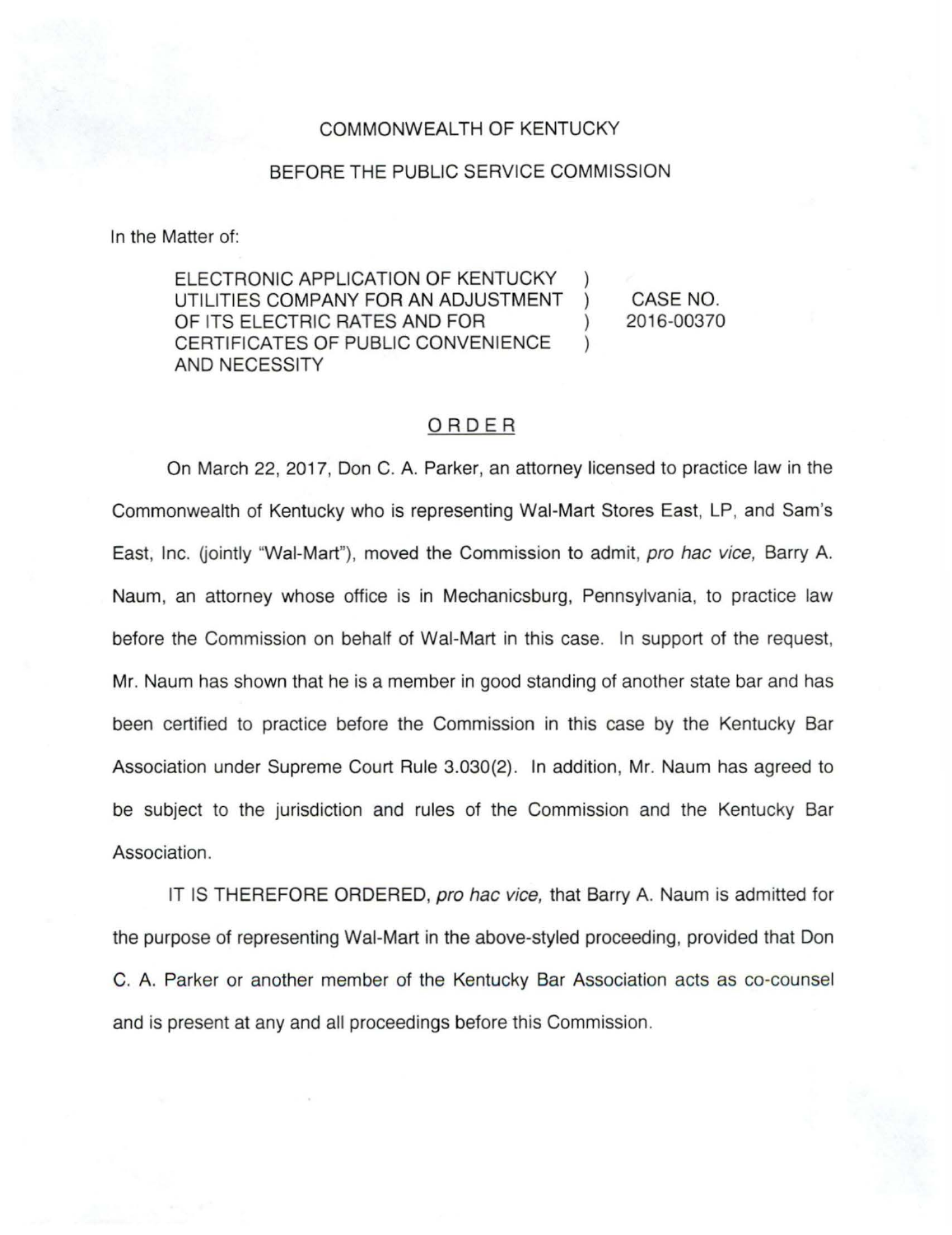By the Commission



ATTEST:

xecutive Director

Case No. 2016-00370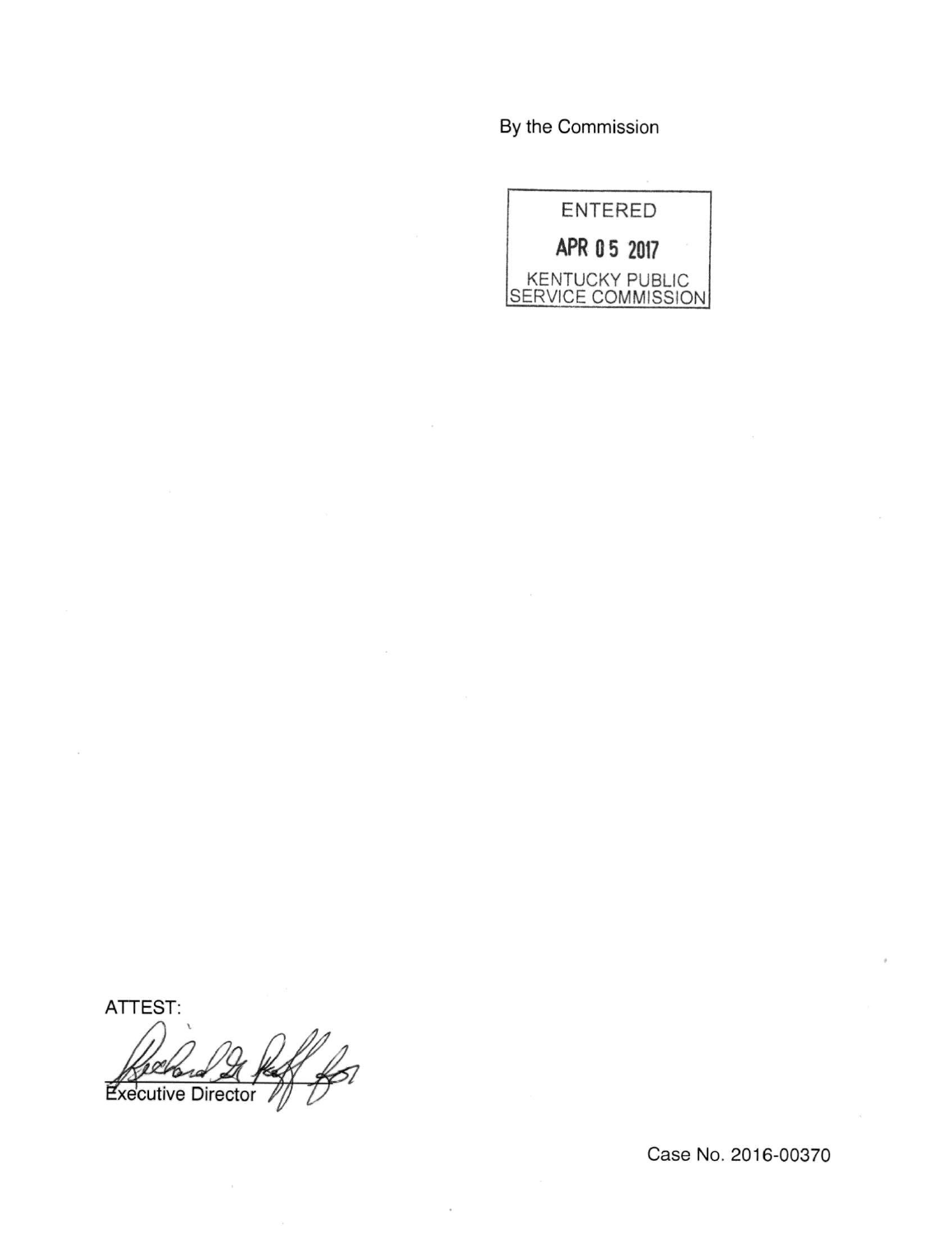\*Andrea C Brown Lexington-Fayette Urban County Government Department Of Law 200 East Main Street Lexington, KENTUCKY 40507

\*Honorable Allyson K Sturgeon Senior Corporate Attorney LG&E and KU Energy LLC 220 West Main Street Louisville, KENTUCKY 40202

\*Honorable Iris G Skidmore 415 W. Main Street Suite 2 Frankfort, KENTUCKY 40601

\*Barry Alan Naum Spilman Thomas & Battle, PLLC 1100 Brent Creek Blvd., Suite 101 Mechanicsburg, PENNSYLVANIA 17050

\*Casey Roberts Sierra Club 1536 Wynkoop St., Suite 312 Denver, COLORADO 80202

\*Carrie M Harris Spilman Thomas & Battle, PLLC 1100 Brent Creek Blvd., Suite 101 Mechanicsburg, PENNSYLVANIA 17050

\*Joe F Childers Joe F. Childers & Associates 300 Lexington Building 201 West Short Street Lexington, KENTUCKY 40507 \*Carrie A Ross Sheppard Mullin Richter & Hampton LLP 2099 Pennsylvania Avenue NW, Suite 1 Washington, DISTRICT OF COLUMBIA 20006

\*Cheryl Winn Waters Law Group, PLLC 12802 Townepark Way, Suite 200 Louisville, KENTUCKY 40243

\*Honorable David J. Barberie Managing Attorney Lexington-Fayette Urban County Government Department Of Law 200 East Main Street Lexington, KENTUCKY 40507

\*Don C A Parker Spilman Thomas & Battle, PLLC 1100 Brent Creek Blvd., Suite 101 Mechanicsburg, PENNSYLVANIA 17050

\*Gregorgy T Dutton Goldberg Simpson LLC 9301 Dayflower Street Louisville, KENTUCKY 40059

\*Gardner F Gillespie Sheppard Mullin Richter & Hampton LLP 2099 Pennsylvania Avenue NW, Suite 1 Washington, DISTRICT OF COLUMBIA 20006

\*James W Gardner Sturgill, Turner, Barker & Moloney, PLLC 333 West Vine Street Suite 1400 Lexington, KENTUCKY 40507

\*Janet M Graham Commissioner of Law Lexington-Fayette Urban County Government Department Of Law 200 East Main Street Lexington, KENTUCKY 40507

\*Jody Kyler Cohn Boehm, Kurtz & Lowry 36 East Seventh Street Suite 1510 Cincinnati, OHIO 45202

\*Janice Theriot Zielke Law Firm PLLC 1250 Meidinger Tower 462 South Fourth Avenue Louisville, KENTUCKY 40202

\*Honorable Kurt J Boehm Attorney at Law Boehm, Kurtz & Lowry 36 East Seventh Street Suite 1510 Cincinnati, OHIO 45202

\*Honorable Kendrick R Riggs Attorney at Law Stoll Keenon Ogden, PLLC 2000 PNC Plaza 500 W Jefferson Street Louisville, KENTUCKY 40202-2828

\*Kent Chandler Assistant Attorney General Office of the Attorney General Office of Rate 700 Capitol Avenue Suite 20 Frankfort, KENTUCKY 40601-8204

\*Lawrence W Cook Assistant Attorney General Office of the Attorney General Office of Rate 700 Capitol Avenue Suite 20 Frankfort, KENTUCKY 40601-8204